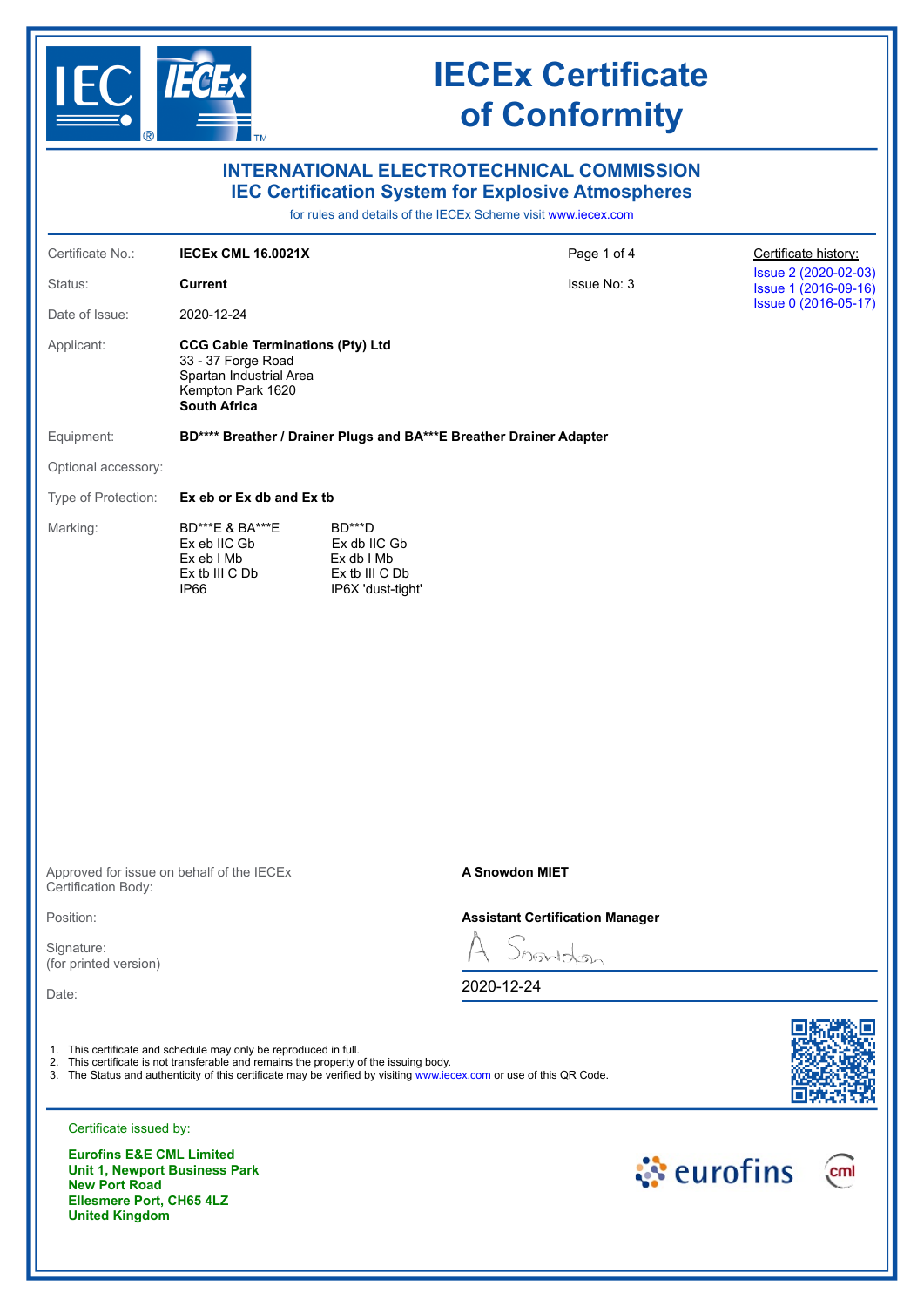

# **IECEx Certificate of Conformity**

| Certificate No.:                                                                                                                                                                                                                                                                                                                                                                                                                                                                                         | <b>IECEX CML 16.0021X</b>                                                                                                                                    | Page 2 of 4        |  |  |
|----------------------------------------------------------------------------------------------------------------------------------------------------------------------------------------------------------------------------------------------------------------------------------------------------------------------------------------------------------------------------------------------------------------------------------------------------------------------------------------------------------|--------------------------------------------------------------------------------------------------------------------------------------------------------------|--------------------|--|--|
| Date of issue:                                                                                                                                                                                                                                                                                                                                                                                                                                                                                           | 2020-12-24                                                                                                                                                   | <b>Issue No: 3</b> |  |  |
|                                                                                                                                                                                                                                                                                                                                                                                                                                                                                                          |                                                                                                                                                              |                    |  |  |
| Manufacturer:                                                                                                                                                                                                                                                                                                                                                                                                                                                                                            | <b>CCG Cable Terminations (Pty) Ltd</b><br>33 - 37 Forge Road<br>Spartan Industrial Area<br>Kempton Park 1620<br><b>South Africa</b>                         |                    |  |  |
| Additional<br>manufacturing<br>locations:                                                                                                                                                                                                                                                                                                                                                                                                                                                                |                                                                                                                                                              |                    |  |  |
| This certificate is issued as verification that a sample(s), representative of production, was assessed and tested and found to comply with the<br>IEC Standard list below and that the manufacturer's quality system, relating to the Ex products covered by this certificate, was assessed and<br>found to comply with the IECEx Quality system requirements. This certificate is granted subject to the conditions as set out in IECEx Scheme<br>Rules, IECEx 02 and Operational Documents as amended |                                                                                                                                                              |                    |  |  |
| <b>STANDARDS:</b><br>to comply with the following standards                                                                                                                                                                                                                                                                                                                                                                                                                                              | The equipment and any acceptable variations to it specified in the schedule of this certificate and the identified documents, was found                      |                    |  |  |
| IEC 60079-0:2017<br>Edition: 7.0                                                                                                                                                                                                                                                                                                                                                                                                                                                                         | Explosive atmospheres - Part 0: Equipment - General requirements                                                                                             |                    |  |  |
| Edition: 7.0                                                                                                                                                                                                                                                                                                                                                                                                                                                                                             | IEC 60079-1:2014-06 Explosive atmospheres - Part 1: Equipment protection by flameproof enclosures "d"                                                        |                    |  |  |
| IEC 60079-31:2013<br>Edition:2                                                                                                                                                                                                                                                                                                                                                                                                                                                                           | Explosive atmospheres - Part 31: Equipment dust ignition protection by enclosure "t"                                                                         |                    |  |  |
| IEC 60079-7:2017<br>Edition: 5.1                                                                                                                                                                                                                                                                                                                                                                                                                                                                         | Explosive atmospheres - Part 7: Equipment protection by increased safety "e"                                                                                 |                    |  |  |
|                                                                                                                                                                                                                                                                                                                                                                                                                                                                                                          | This Certificate does not indicate compliance with safety and performance requirements<br>other than those expressly included in the Standards listed above. |                    |  |  |
| <b>TEST &amp; ASSESSMENT REPORTS:</b><br>A sample(s) of the equipment listed has successfully met the examination and test requirements as recorded in:                                                                                                                                                                                                                                                                                                                                                  |                                                                                                                                                              |                    |  |  |
| Test Reports:                                                                                                                                                                                                                                                                                                                                                                                                                                                                                            |                                                                                                                                                              |                    |  |  |

[GB/CML/ExTR16.0046/00](https://www.iecex-certs.com/deliverables/REPORT/20793/view) [GB/CML/ExTR16.0130/00](https://www.iecex-certs.com/deliverables/REPORT/20771/view) [GB/CML/ExTR20.0004/00](https://www.iecex-certs.com/deliverables/REPORT/62930/view) [GB/CML/ExTR20.0271/00](https://www.iecex-certs.com/deliverables/REPORT/70410/view)

Quality Assessment Report:

[ZA/ICS/QAR14.0001/06](https://www.iecex-certs.com/deliverables/REPORT/69011/view)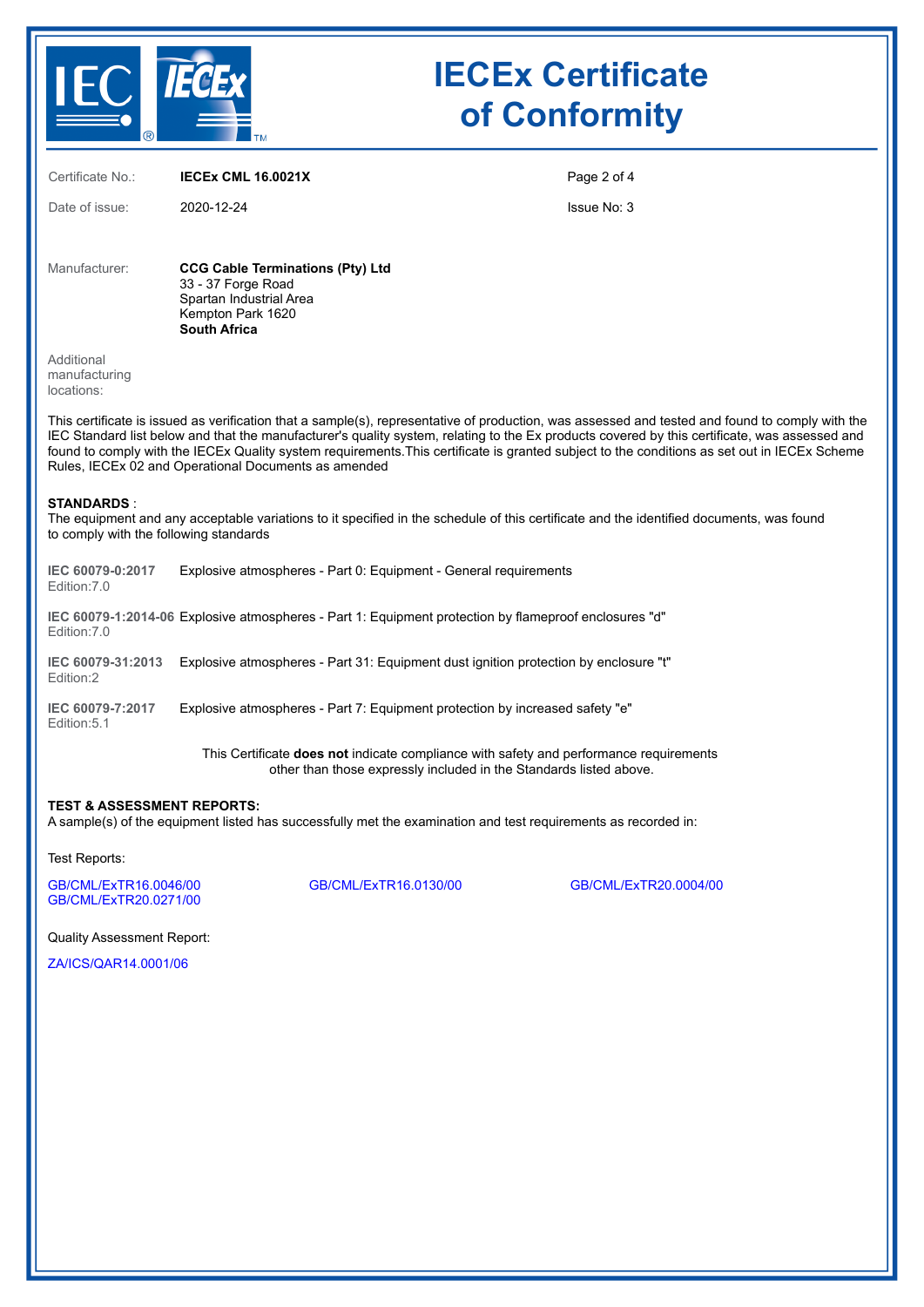

# **IECEx Certificate of Conformity**

Certificate No.: **IECEx CML 16.0021X**

Date of issue: 2020-12-24

Issue No: 3

Page 3 of 4

#### **EQUIPMENT:**

Equipment and systems covered by this Certificate are as follows:

BD\*\*\*\* Breather/Drain Plugs and BA\*\*\*E Breather/Drain Adapter for Hazardous Areas

**Refer to certificate Annex for full description.**

**SPECIFIC CONDITIONS OF USE: YES as shown below: See Annex for Specific Conditions of Use**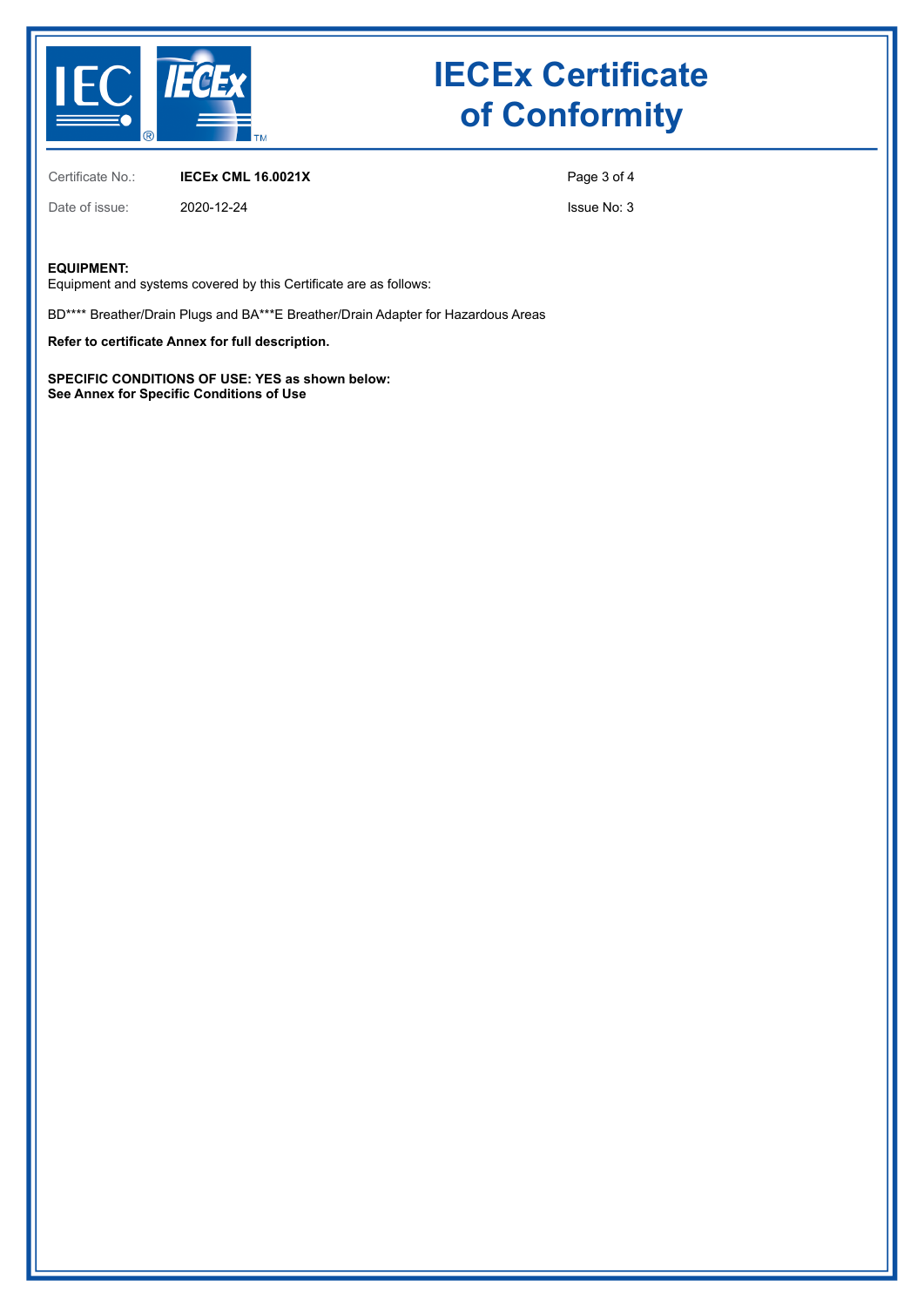

# **IECEx Certificate of Conformity**

Certificate No.: **IECEx CML 16.0021X**

Date of issue: 2020-12-24

Page 4 of 4

Issue No: 3

#### **DETAILS OF CERTIFICATE CHANGES (for issues 1 and above) Issue 1**

1. Addition of IP rating to certificate marking and clarify a Condition of Certification.

#### **Issue 2**

- 1. To implement the introduction of the BA\*\*\*\*E Breather/Drain Adapter
- 2. To include the addition of M12 and M16 model sizes to the BD\*\*\*\*E Breather/Drain
- 3. To update temperature ranges for the sealing gaskets.
- 4. To update the certification to the latest standards

#### **Issue 3**

- 1. The optional marking of the Breather/Drain arrangements for use in Group I applications.
- 2. The marking and Specific Conditions of Use have been updated in-line with the above modification.

#### **Annex:**

[IECEx CML 16.0021X Annex Issue 3.pdf](https://www.iecex-certs.com/deliverables/CERT/51791/view)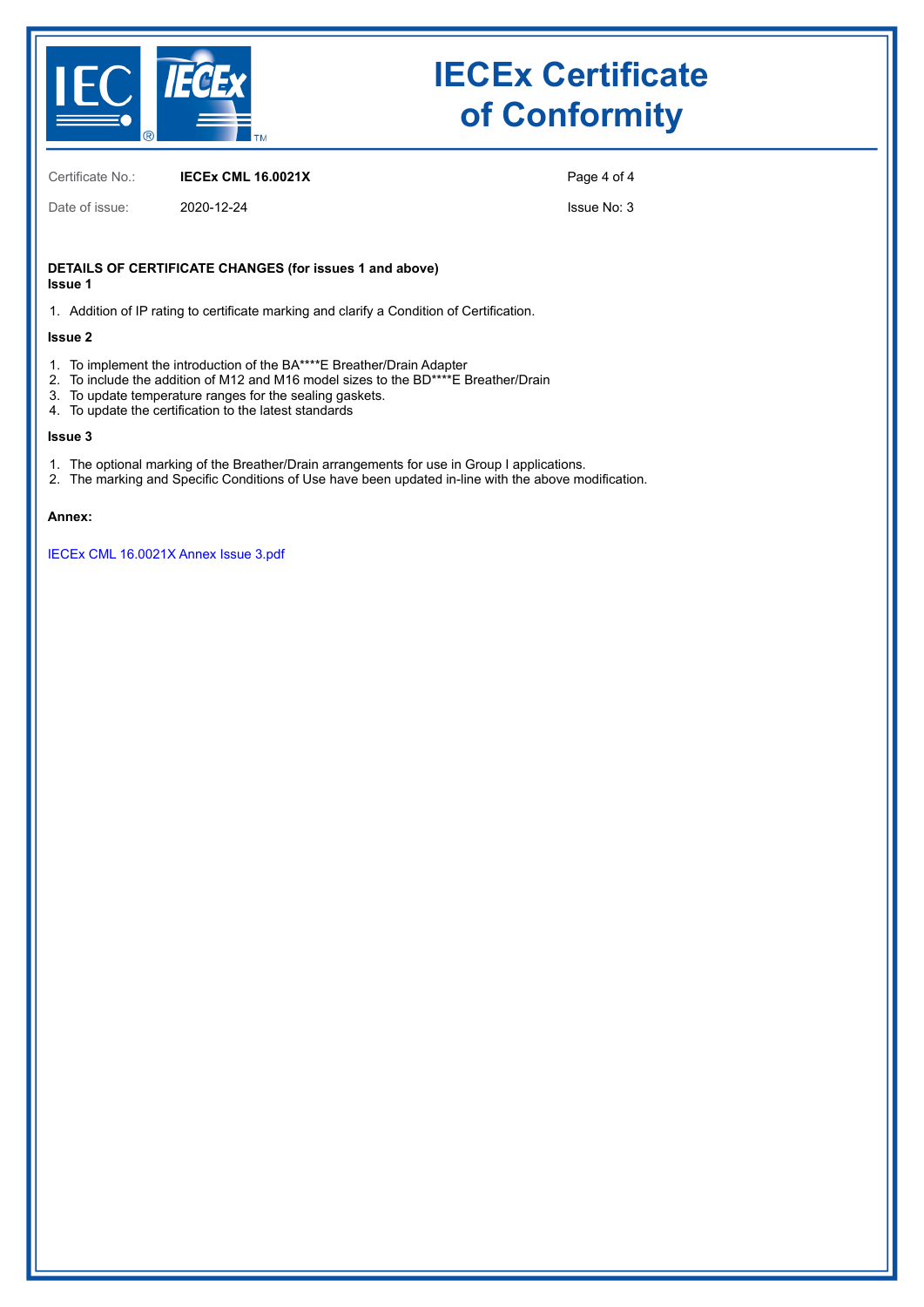**Annexe to:** IECEx CML 16.0021X Issue 3 **Applicant:** CCG Cable Terminations (Pty) Ltd **Apparatus:** BD\*\*\*\* Breather / Drainer Plugs and BA\*\*\*E Breather Drainer Adapter



## **Description**

### **BD\*\*\*\* Breather/Drain Plugs for Hazardous Areas**

The BD\*\*\*D Ex d breather/drainer assembly consists of a main body made from either: Brass, Stainless Steel or Mild Steel and an internal plug made from the same material. The Ex d breather/drainer has a sinter between plug and main body, this is held in place with a press fit and further secured with a screwed plug. The sinter bush has materials options of stainless steel or bronze, both of an average pore size of no more than 80µm.

The Ex d breather drainer further uses sealing gaskets to create a seal against the given enclosure. The breather / drainer has the following basic size options: M20, M25, ½"NPT and ¾"NPT. Larger thread sizes are also allowed, but the inner plug will remain the same size and the protrusion length will be no greater than for the M25 size.

The BD\*\*\*E Ex e breather/drainer assembly consists of a main body, sinter and castellated locking nut. With the main body and locking nut having material options: Brass, Stainless Steel and Mild Steel, and the press fit sinter bush having a material option of stainless steel or bronze, both of an average pore size of no more than 80µm.

There is a further optional assembly using an internal tooth lock washer and standard locknut in replacement of the castellated nut. The breather drainer also uses sealing gaskets, between the main body and outer enclosure.

The breather / drainer has the following basic size options: M12, M16, M20, M25, ½"NPT and  $\frac{3}{4}$ "NPT. Larger thread sizes are also allowed, but the inner features and the protrusion length will be no greater than for the M25 size.

### **BA\*\*\*\*E Breather/Drain Adapter for Harzardous Areas**

The BAE Ex e breather/drainer adapter assembly consists of a main body, a sintered ring, sealing gasket, and either a castellated nut, or a combination of serrated washer and locknut for use when fitted to unthreaded entries. The main body is constructed from either Brass, Stainless Steel or Mild Steel. The sinter has an average pore size of no more than 80µm and material options of Bronze or Stainless Steel.

The breather/drainer adapter has the following basic male size options: M20, M25, M32, NPT  $\frac{1}{2}$ , NPT % or NPT1, along with female thread options as follows: M20, M25, M32, M40, NPT  $\frac{1}{2}$ , NPT  $\frac{3}{4}$ , NPT 1, NPT 1¼. Female threads are permitted to be either the same size as the male thread or any size smaller or one size larger.

### **Conditions of Manufacture**

None.

Unit 1, Newport Business Park New Port Road Ellesmere Port **CH65 4LZ** 

 $T +44(0) 151 559 1160$ E info@cmlex.com